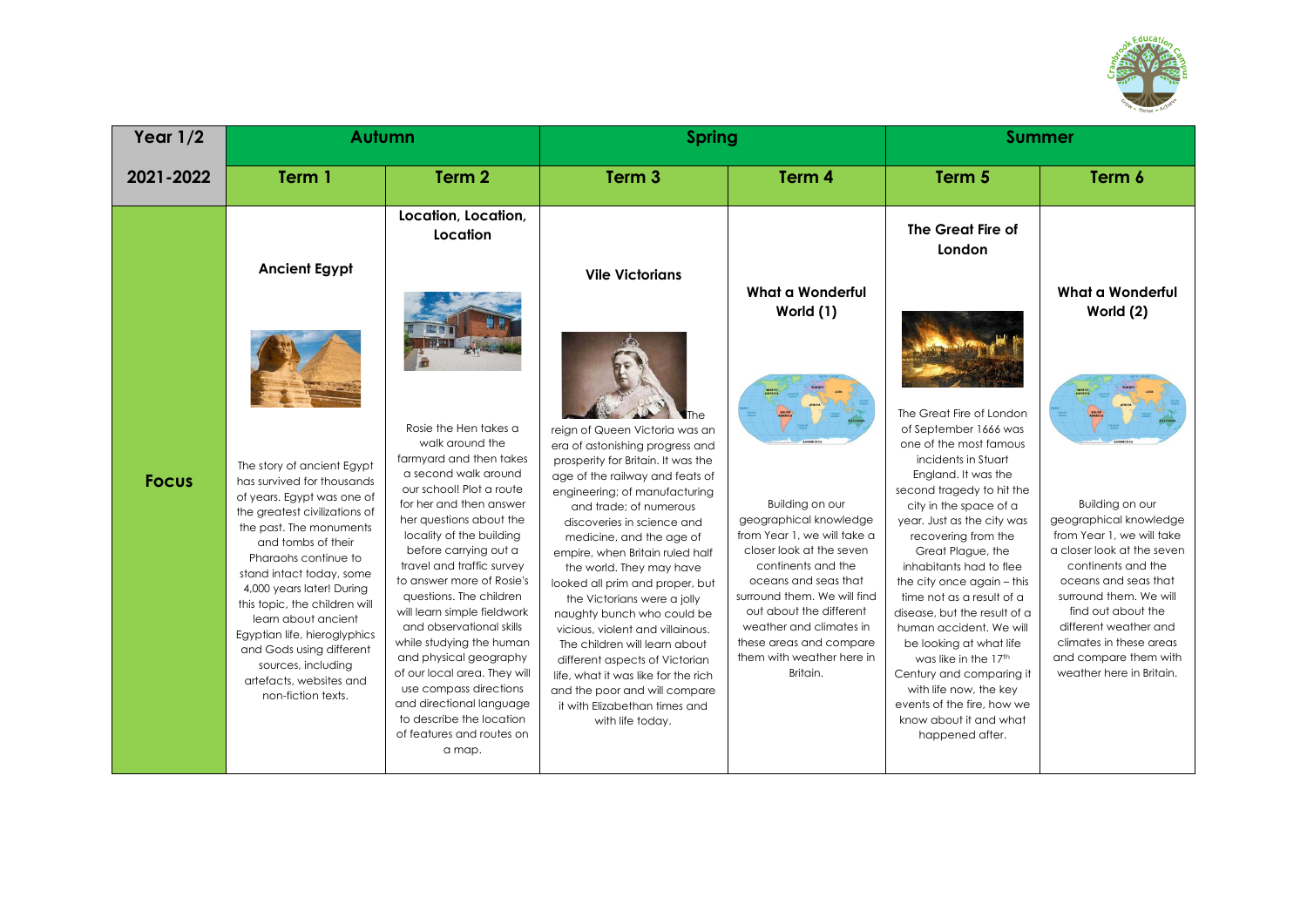

| <b>English</b><br>Writing<br><b>Y2 Texts</b> | Fiction:<br><b>Stories in Familiar</b><br>Settings and Stories by<br>the Same Author<br>No Bot. The Robot With<br>No Bottom by Sue<br>Hendra<br>Non-Fiction:<br>Poetry<br><b>Recounts</b><br>The Train Ride by June<br>Crebbin | Fiction:<br><b>Stories Involving</b><br>Fantasy<br>Daisy Doodles by<br>Michelle Robinson et<br>al.<br>Non-Fiction:<br><b>Information Texts</b><br>Could a Penguin Ride<br>a Bike? by Camilla<br>Bedoyere | Fiction:<br><b>Traditional Tales</b><br>Little Red Riding Hood (Nosy<br>Crow; illustrated by Ed<br>Bryan) | Fiction:<br>Stories by the Same<br><b>Author &amp; Non-Fiction:</b><br><b>Postcards and Letters</b><br>The Day the Crayons<br>Quit by Drew Daywalt | Non-Fiction:<br><b>Instructions</b><br>How to Wash a Woolly<br>Mammoth by Michelle<br>Robinson<br>Poetry:<br>Zim Zam Zoom by<br>James Carter | Fiction:<br><b>Traditional Tales from a</b><br><b>Variety of Cultures</b><br>Don't Spill the Milk! by<br>Christopher Corr and<br><b>Stephen Davies</b><br>Non-Fiction:<br><b>Information Text</b><br>This Is How We Do It by<br>Matt Lamothe |
|----------------------------------------------|--------------------------------------------------------------------------------------------------------------------------------------------------------------------------------------------------------------------------------|----------------------------------------------------------------------------------------------------------------------------------------------------------------------------------------------------------|-----------------------------------------------------------------------------------------------------------|----------------------------------------------------------------------------------------------------------------------------------------------------|----------------------------------------------------------------------------------------------------------------------------------------------|----------------------------------------------------------------------------------------------------------------------------------------------------------------------------------------------------------------------------------------------|
| <b>Guided</b><br><b>Reading</b>              | Fiction:<br>Izzy Gizmo by Pip Jones                                                                                                                                                                                            | Fiction:<br>The Deep Dark Wood<br>by Algy Craig Hal                                                                                                                                                      | <b>Fiction:</b><br>Eliot, Midnight Superhero by<br>Anne Cottringer                                        | <b>Early Chapter Book</b><br>Fiction:<br>The Monster Crisp-                                                                                        | Fiction:<br>The Conquerors by<br>David McKee                                                                                                 | <b>Early Chapter Book</b><br>Fiction:                                                                                                                                                                                                        |
| <b>Y2 Texts</b>                              | Izzy Gizmo and the<br>Invention Convention                                                                                                                                                                                     | Fiction:<br>Little Red by Lynn<br>Roberts                                                                                                                                                                | Fiction:<br>Toby and the Great Fire of<br>London by Margaret Nash                                         | Guzzler by Malorie<br>Blackman                                                                                                                     | Fiction:<br>Rooster Wore Skinny<br>Jeans by Jessie Miller                                                                                    | Cereal Superfan by<br>Julia Donaldson                                                                                                                                                                                                        |
|                                              | <b>Power Maths</b>                                                                                                                                                                                                             | <b>Power Maths</b>                                                                                                                                                                                       | <b>Power Maths</b>                                                                                        | <b>Power Maths</b>                                                                                                                                 | <b>Power Maths</b>                                                                                                                           | <b>Power Maths</b>                                                                                                                                                                                                                           |
| <b>Maths</b>                                 | Numbers to 10.<br>Part-whole within 10.                                                                                                                                                                                        | Addition and<br>Subtraction within 10<br>(2)                                                                                                                                                             | Addition within 20.<br>Subtraction within 20.                                                             | Numbers to 50.<br>Length and Height                                                                                                                | Multiplication<br>Division                                                                                                                   | Numbers to 100.<br>Time                                                                                                                                                                                                                      |
| Year 1                                       | Addition and<br>Subtraction within 10<br>(1)                                                                                                                                                                                   | 2D and 3D shapes<br>Numbers to 20.                                                                                                                                                                       | Numbers to 50.                                                                                            | Weight and Volume                                                                                                                                  | <b>Halves and Quarters</b><br>Position and Direction                                                                                         | Money                                                                                                                                                                                                                                        |
|                                              | <b>Power Maths</b>                                                                                                                                                                                                             |                                                                                                                                                                                                          | <b>Power Maths</b>                                                                                        |                                                                                                                                                    | <b>Power Maths</b>                                                                                                                           |                                                                                                                                                                                                                                              |
| <b>Maths</b>                                 | Numbers to 100.<br>Addition and                                                                                                                                                                                                | <b>Power Maths</b><br>Addition and<br>Subtraction (2)                                                                                                                                                    | Multiplication and Division<br>(2)                                                                        | <b>Power Maths</b><br>Properties of Shapes                                                                                                         | Position and Direction<br>Problem Solving and                                                                                                | <b>Power Maths</b><br>Time                                                                                                                                                                                                                   |
| Year <sub>2</sub>                            | Subtraction (1)                                                                                                                                                                                                                | Money                                                                                                                                                                                                    | Statistics<br>Length and height                                                                           | <b>Fractions</b>                                                                                                                                   | <b>Efficient Methods</b><br>Time                                                                                                             | Weight, volume and<br>temperature                                                                                                                                                                                                            |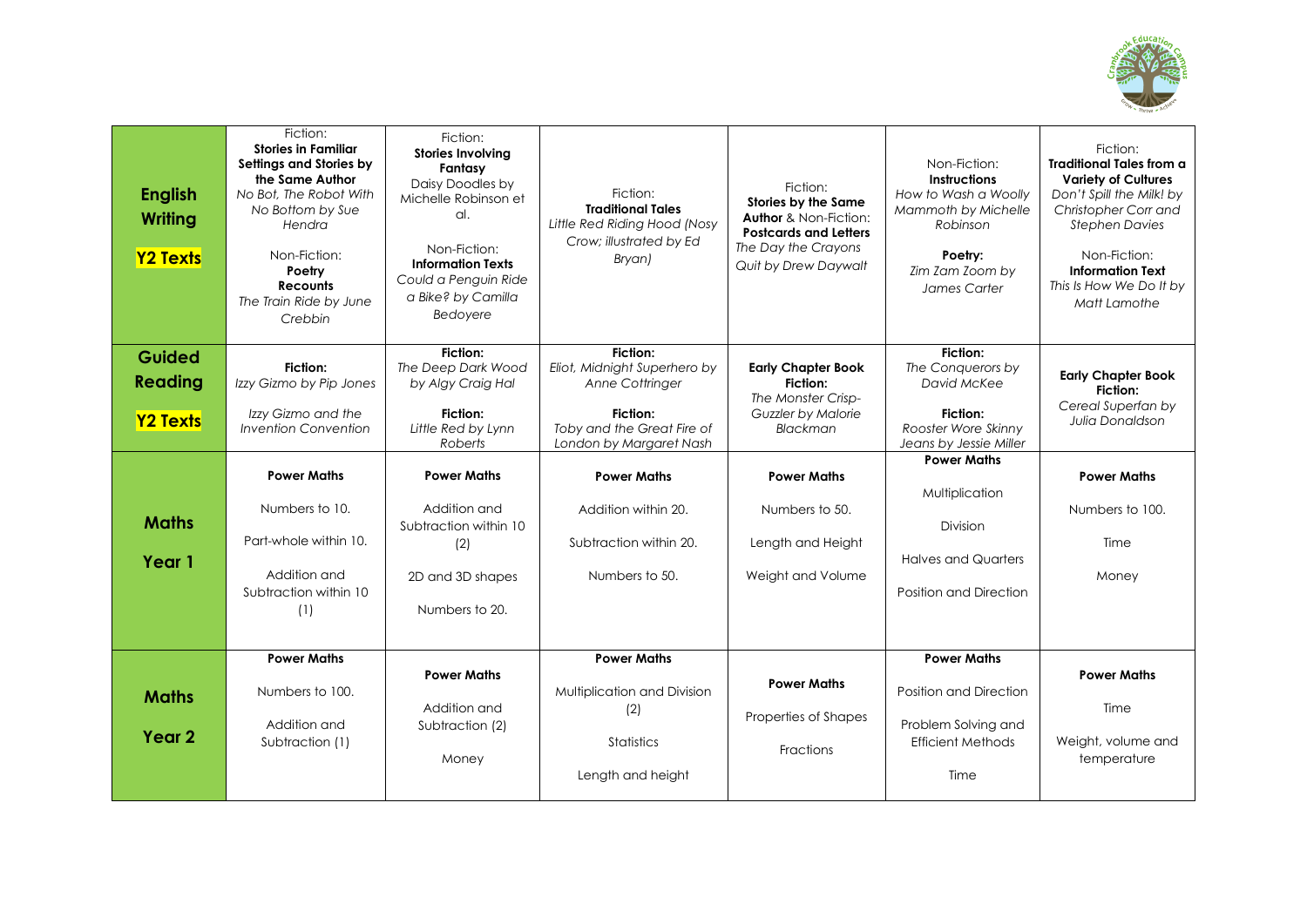

| <b>Science</b><br>Year 1<br><b>Content</b> | <b>Rising Star - Switched</b><br>On 'Polar Adventures'<br>I can ask simple<br>questions and<br>recognise that they<br>can be answered in<br>different ways.<br>I can perform simple<br>tests.<br>I can identify and<br>classify.<br>I can use observations<br>and ideas to suggest<br>answers to questions. | Multiplication and<br>Division (1)<br><b>Rising Star - Switched</b><br>On 'Who Am I?'<br>I can observe things<br>using simple<br>equipment.<br>I can identify and sort<br>different things.<br>I can collect and<br>record data to help<br>answer questions. | <b>Rising Star - Switched On</b><br>'Holiday'<br>I can ask simple questions<br>and recognise that they<br>can be answered in<br>different ways.<br>I can observe closely, using<br>simple equipment.<br>I can perform simple tests.<br>I can identify and classify.<br>I can use observations and<br>ideas to suggest answers to<br>questions.<br>I can gather and record<br>data to help in answering<br>questions. | <b>Rising Star - Switched</b><br>On 'On Safari'<br>I can ask simple<br>questions and<br>recognise that they<br>can be answered in<br>different ways.<br>I can observe closely.<br>I can perform simple<br>tests.<br>I can identify and<br>classify.<br>I can gather and<br>record data to help in<br>answering questions.<br>I can describe the<br>simple physical<br>properties of a variety<br>of everyday materials. | <b>Rising Star - Switched</b><br>On 'Celebrations'<br>I can observe things<br>using simple<br>equipment.<br>I can identify and<br>classify.<br>I can perform simple<br>tests.<br>I can use observations<br>and ideas to suggest<br>answers to questions.<br>I can gather and<br>record data to help in<br>answering questions. | <b>Rising Star - Switched</b><br>On 'Treasure Island'<br>I can ask simple<br>questions and<br>recognise that they<br>can be answered in<br>different ways.<br>I can observe closely,<br>using simple<br>equipment.<br>I can perform simple<br>tests.<br>I can identify and<br>classify.<br>I can use their<br>observations and<br>ideas to suggest<br>answers to questions.<br>I can gather and<br>record data to help in<br>answering questions. |
|--------------------------------------------|-------------------------------------------------------------------------------------------------------------------------------------------------------------------------------------------------------------------------------------------------------------------------------------------------------------|--------------------------------------------------------------------------------------------------------------------------------------------------------------------------------------------------------------------------------------------------------------|----------------------------------------------------------------------------------------------------------------------------------------------------------------------------------------------------------------------------------------------------------------------------------------------------------------------------------------------------------------------------------------------------------------------|-------------------------------------------------------------------------------------------------------------------------------------------------------------------------------------------------------------------------------------------------------------------------------------------------------------------------------------------------------------------------------------------------------------------------|--------------------------------------------------------------------------------------------------------------------------------------------------------------------------------------------------------------------------------------------------------------------------------------------------------------------------------|---------------------------------------------------------------------------------------------------------------------------------------------------------------------------------------------------------------------------------------------------------------------------------------------------------------------------------------------------------------------------------------------------------------------------------------------------|
| <b>History</b>                             | <b>Ancient Egypt</b><br>Place known events and<br>objects in chronological<br>order. (Chronological<br>understanding)                                                                                                                                                                                       |                                                                                                                                                                                                                                                              | <b>Vile Victorians</b><br>Show an awareness of the past,<br>using common words and<br>phrases relating to the passing                                                                                                                                                                                                                                                                                                |                                                                                                                                                                                                                                                                                                                                                                                                                         | The Great Fire of<br>London<br>Show an awareness of<br>the past, using<br>common words and<br>phrases relating to the                                                                                                                                                                                                          |                                                                                                                                                                                                                                                                                                                                                                                                                                                   |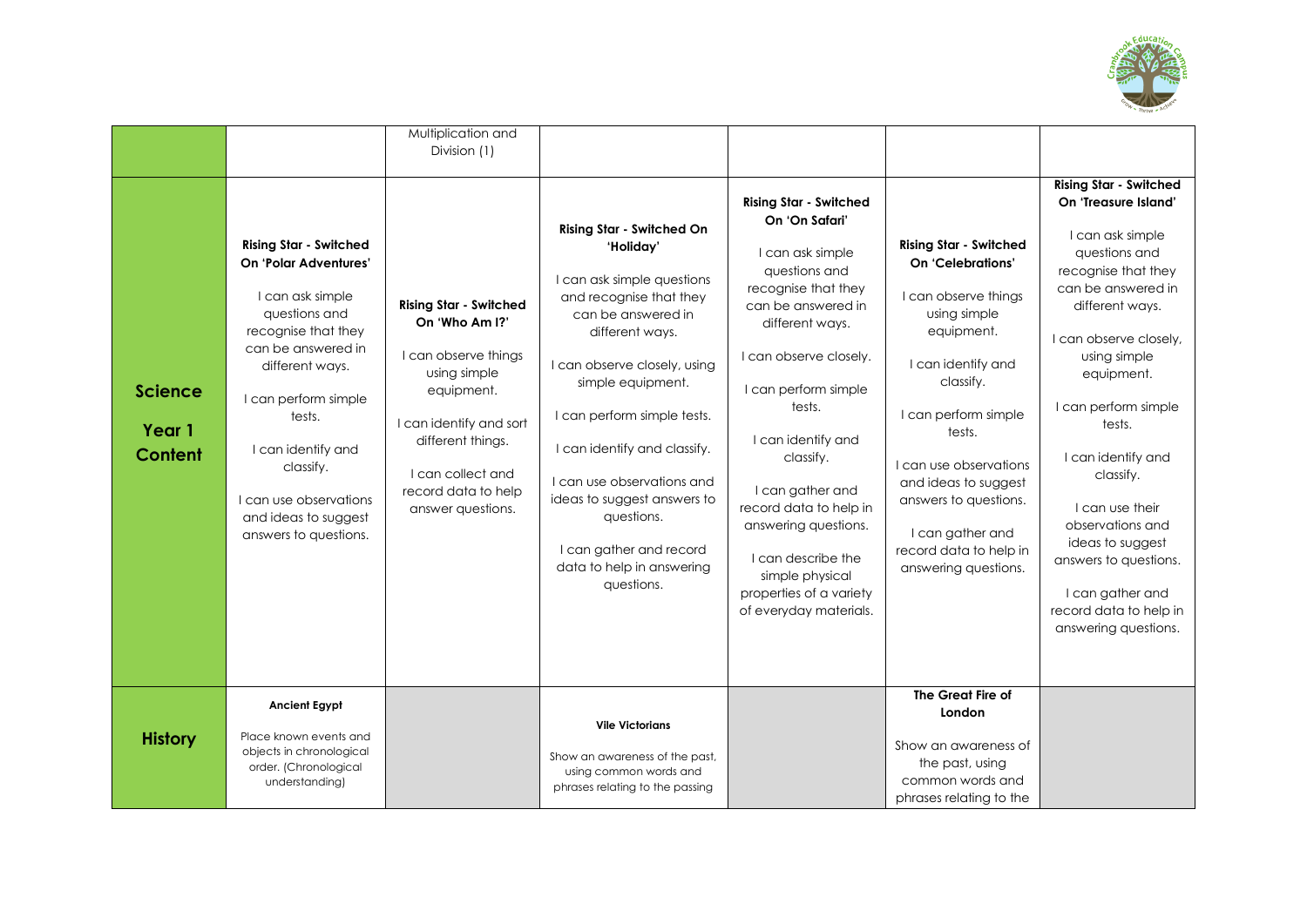

Use common words and phrases relating to the passing of time. (Chronological understanding)

Find answers to some simple questions about the past from simple sources of information. (Historical enquiry)

Describe some simple similarities and differences between artefacts. (Historical Enquiry)

Sort artefacts from 'then' and 'now'. (Historical enquiry)

Ask and answer relevant basic questions about the past. (Historical enquiry)

Talk, draw or write about aspects of the past. (Organisation and communication)

Understand key features of events. (Understanding of events, people and changes)

Identify some similarities and differences between ways of life in different periods. (Understanding of events,people and changes)

of time. (Chronological understanding)

Describe where people and events studied fit within a chronological framework and identify similarities and differences between ways of life in different periods. (Chronological understanding)

Ask and answer questions, choosing and using parts of stories and other sources to show that he/she knows and

understands key features of events. (Historical enquiry)

Show understanding of some of the ways in which we find out about the past and identify different ways in which it is represented. (Historical enquiry)

Describe changes within living memory and aspects of change in national life. (Historical interpretations)

Describe events beyond living memory that are significant nationally or globally e.g. the Great Fire of London, the

first aeroplane flight or events commemorated through festivals or anniversaries. (Historical interpretations)

Use a wide vocabulary of everyday historical terms. (Organisation and communication)

passing of time. (Chronological understanding)

Describe where people and events studied fit within a chronological framework and identify similarities and differences between ways of life in different periods. (Chronological understanding)

Ask and answer questions, choosing and using parts of stories and other sources to show that he/she knows and

understands key features of events. (Historical enquiry)

Show understanding of some of the ways in which we find out about the past and identify different ways in which it is represented. (Historical enquiry)

Describe events beyond living memory that are significant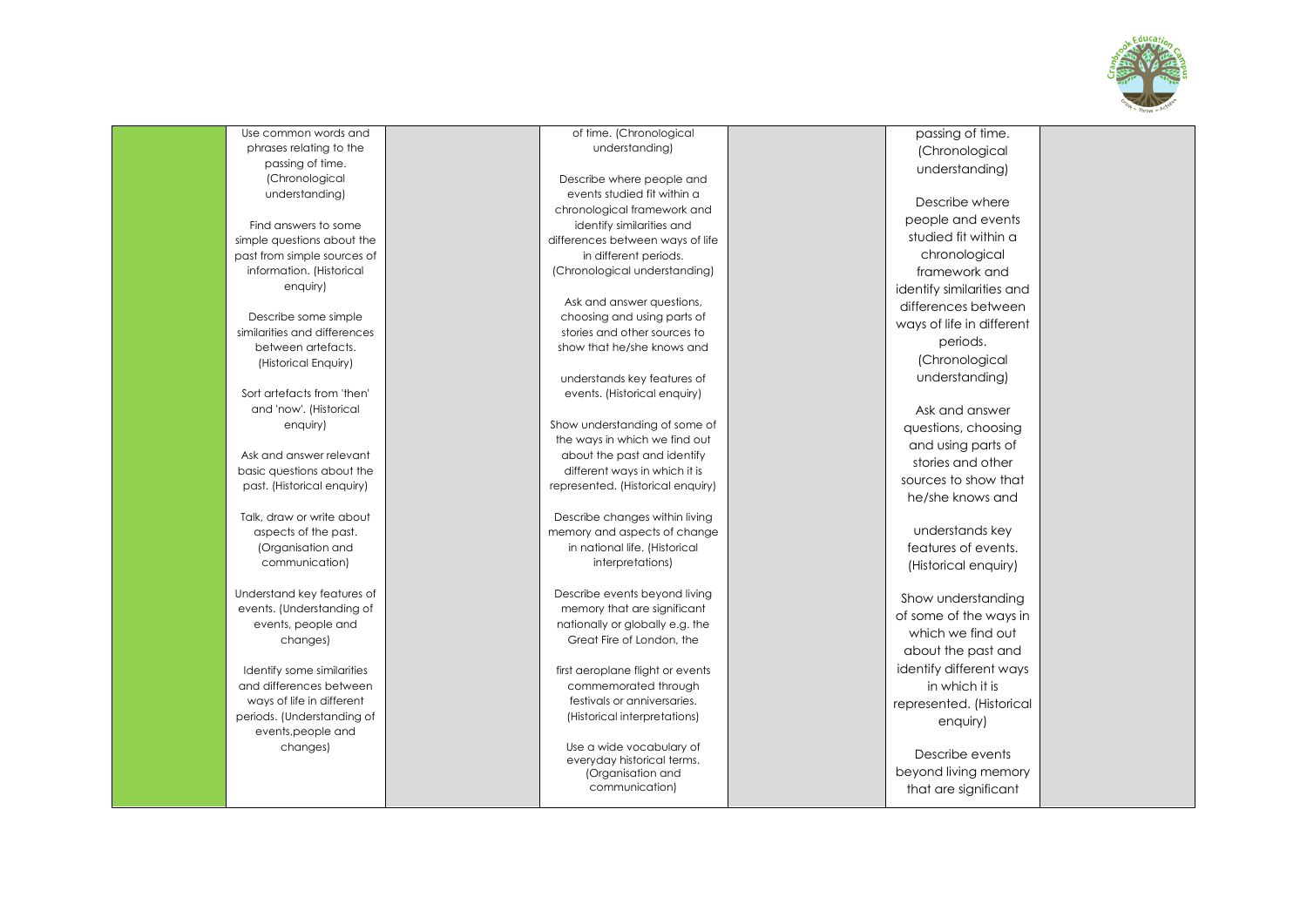

|           |                         | Speak about how he/she has                                   |                         | nationally or globally                  |                       |
|-----------|-------------------------|--------------------------------------------------------------|-------------------------|-----------------------------------------|-----------------------|
|           |                         | found out about the past.                                    |                         | e.g. the Great Fire of                  |                       |
|           |                         | (Organisation and                                            |                         | London, the                             |                       |
|           |                         | communication)                                               |                         |                                         |                       |
|           |                         |                                                              |                         | first aeroplane flight or               |                       |
|           |                         | Record what he/she has                                       |                         | events                                  |                       |
|           |                         | learned by drawing and writing.                              |                         | commemorated                            |                       |
|           |                         | (Organisation and                                            |                         | through festivals or                    |                       |
|           |                         | communication)                                               |                         | anniversaries.                          |                       |
|           |                         |                                                              |                         | (Historical                             |                       |
|           |                         | Discuss the lives of significant                             |                         |                                         |                       |
|           |                         | people in the past who have<br>contributed to national and   |                         | interpretations)                        |                       |
|           |                         | international achievements and                               |                         | Use a wide vocabulary                   |                       |
|           |                         | use some to compare aspects<br>of life in different periods. |                         | of everyday historical                  |                       |
|           |                         | (Understanding of events,                                    |                         | terms. (Organisation                    |                       |
|           |                         | people and changes)                                          |                         | and communication)                      |                       |
|           |                         |                                                              |                         |                                         |                       |
|           |                         |                                                              |                         | Speak about how                         |                       |
|           |                         |                                                              |                         | he/she has found out<br>about the past. |                       |
|           |                         |                                                              |                         | (Organisation and                       |                       |
|           |                         |                                                              |                         | communication)                          |                       |
|           |                         |                                                              |                         |                                         |                       |
|           |                         |                                                              |                         | Record what he/she                      |                       |
|           |                         |                                                              |                         | has learned by                          |                       |
|           |                         |                                                              |                         | drawing and writing.                    |                       |
|           |                         |                                                              |                         | (Organisation and                       |                       |
|           |                         |                                                              |                         | communication)                          |                       |
|           | Location, Location,     |                                                              |                         |                                         |                       |
|           | Location                |                                                              | <b>What a Wonderful</b> |                                         | What a Wonderful      |
|           |                         |                                                              | World                   |                                         | World                 |
|           | Ask simple              |                                                              |                         |                                         |                       |
|           | geographical            |                                                              |                         |                                         |                       |
| Geography | questions e.g. What is  |                                                              | Use world maps,         |                                         | Use world maps,       |
|           | it like to live in this |                                                              | atlases and globes to   |                                         | atlases and globes to |
|           | place?                  |                                                              | identify the United     |                                         | identify the United   |
|           | (Geographical skills    |                                                              | Kingdom and its         |                                         | Kingdom and its       |
|           | and fieldwork)          |                                                              | countries, as well as   |                                         | countries, as well as |
|           |                         |                                                              | the countries,          |                                         | the countries,        |
|           | Use simple              |                                                              | continents and oceans   |                                         | continents and        |
|           | observational skills to |                                                              |                         |                                         |                       |
|           |                         |                                                              |                         |                                         |                       |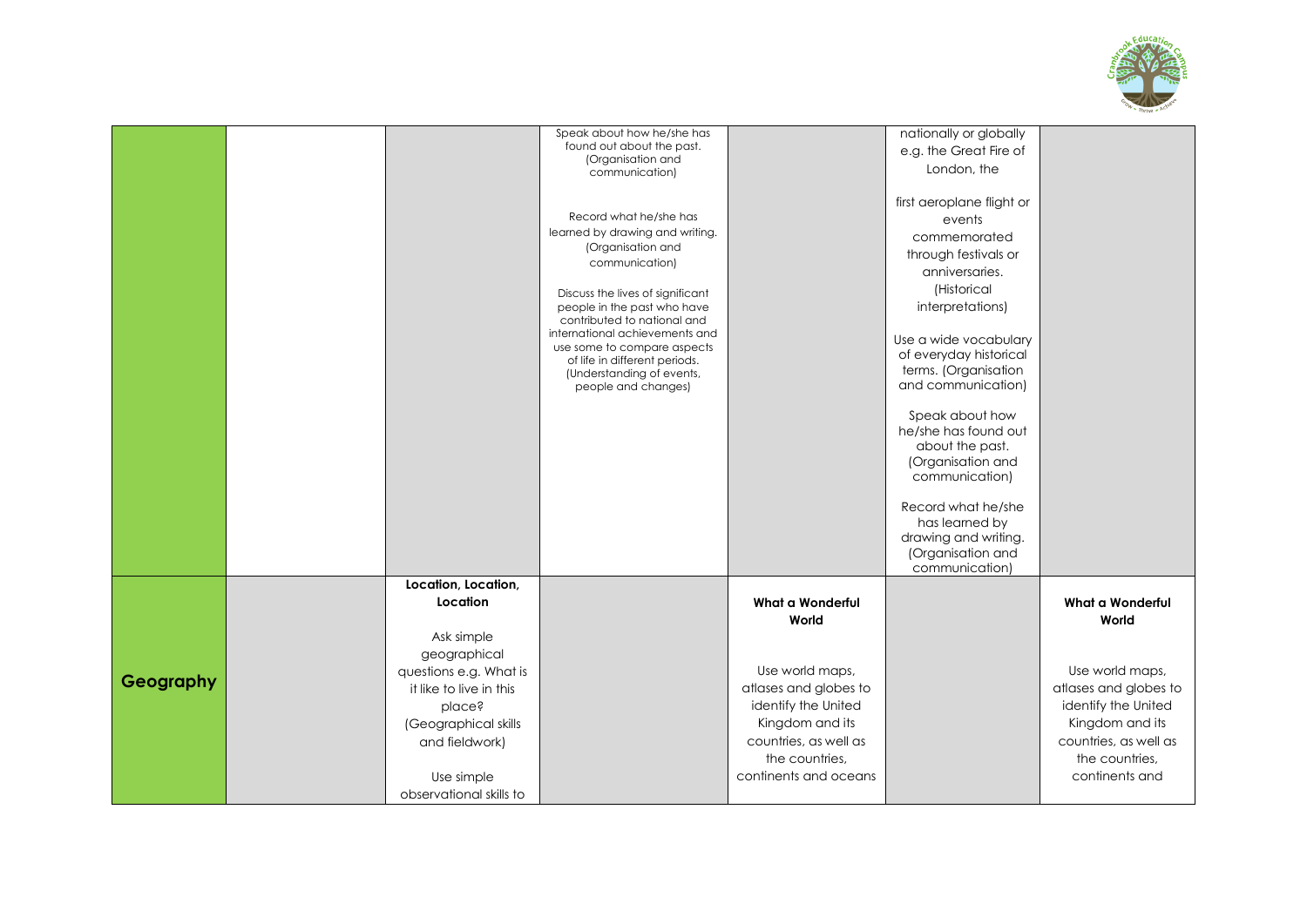

| study the geography      | studied at this key      | oceans studied at this   |
|--------------------------|--------------------------|--------------------------|
| of the school and its    | stage.                   | key stage.               |
| grounds.                 |                          |                          |
| (Geographical skills     | (Geographical skills     | (Geographical skills     |
| and fieldwork)           | and fieldwork)           | and fieldwork)           |
|                          |                          |                          |
| Use locational and       | Name, locate and         | Name, locate and         |
| directional language     | identify characteristics | identify characteristics |
| (e.g. near and far; left | of the four countries    | of the four countries    |
|                          | and capital cities of    | and capital cities of    |
| and right) to describe   | the United Kingdom.      | the United Kingdom.      |
| the location of          |                          |                          |
| features and routes.     | (Locational              | (Locational              |
| (Geographical skills     | knowledge)               | knowledge)               |
| and fieldwork)           |                          |                          |
|                          | Name and locate the      | Name and locate the      |
| Understand how some      | world's seven            | world's seven            |
| places are linked to     | continents and five      | continents and five      |
| other places e.g.        |                          |                          |
| roads, trains.           | oceans.                  | oceans.                  |
| (Locational              |                          |                          |
| knowledge)               | (Locational              | (Locational              |
|                          | knowledge)               | knowledge)               |
| Make simple maps         | Use simple compass       | Use simple compass       |
| and plans e.g.           | directions (North,       | directions (North,       |
| pictorial place in a     | South, East and West)    | South, East and West)    |
| story.                   | and locational and       | and locational and       |
| (Geographical skills     |                          |                          |
| and fieldwork)           | directional language     | directional language     |
|                          | e.g. near and far; left  | e.g. near and far; left  |
| Name, describe and       | and right, to describe   | and right, to describe   |
| compare familiar         | the location of features | the location of          |
| places.                  | and routes on a map.     | features and routes on   |
|                          |                          | a map.                   |
| (Place knowledge)        | (Geographical skills     |                          |
|                          | and fieldwork)           | (Geographical skills     |
| Link their homes with    |                          | and fieldwork)           |
| other places in their    | Identify seasonal and    |                          |
| local community.         | daily weather patterns   | Identify seasonal and    |
| (Place knowledge)        | in the United Kingdom    | daily weather patterns   |
|                          | and the location of hot  | in the United Kingdom    |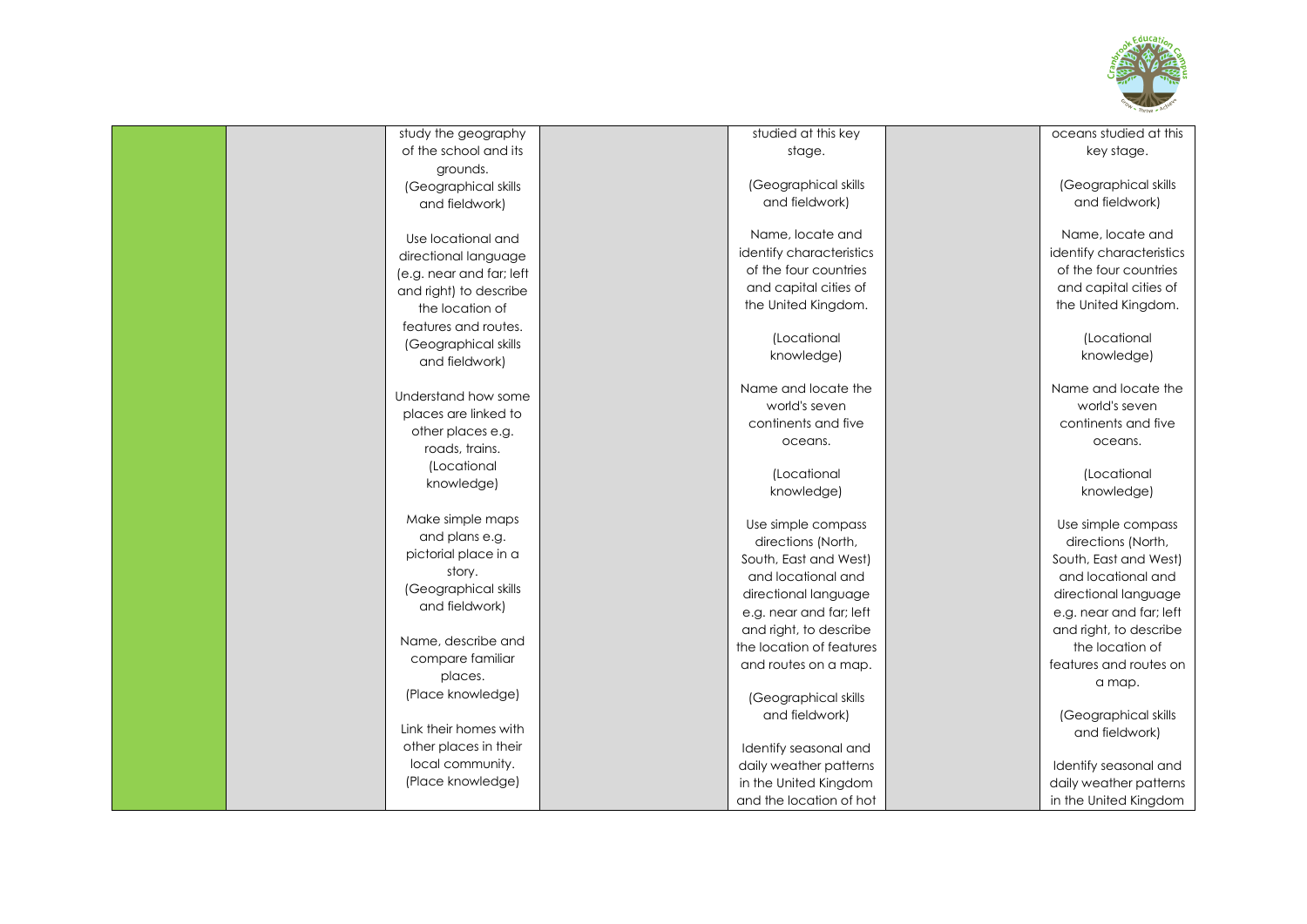

|                   |                               |                              | and cold areas of the                      |                          | and the location of                |
|-------------------|-------------------------------|------------------------------|--------------------------------------------|--------------------------|------------------------------------|
|                   |                               |                              | world in relation to the                   |                          | hot and cold areas of              |
|                   |                               |                              | Equator and the                            |                          | the world in relation to           |
|                   |                               |                              |                                            |                          | the Equator and the                |
|                   |                               |                              | North and South Poles.                     |                          |                                    |
|                   |                               |                              |                                            |                          | North and South Poles.             |
|                   |                               |                              | (Human and physical                        |                          |                                    |
|                   |                               |                              | geography)                                 |                          | (Human and physical                |
|                   |                               |                              |                                            |                          | geography)                         |
|                   |                               |                              | Use basic                                  |                          |                                    |
|                   |                               |                              | geographical                               |                          | Use basic                          |
|                   |                               |                              | vocabulary to refer to                     |                          | geographical                       |
|                   |                               |                              | key physical features,                     |                          | vocabulary to refer to             |
|                   |                               |                              | including: beach, cliff,                   |                          | key physical features,             |
|                   |                               |                              | coast, forest, hill,                       |                          | including: beach, cliff,           |
|                   |                               |                              | mountain, sea, ocean,                      |                          | coast, forest, hill,               |
|                   |                               |                              | river, soil, valley,<br>vegetation, season |                          | mountain, sea, ocean,              |
|                   |                               |                              | and weather.                               |                          | river, soil, valley,               |
|                   |                               |                              | (Human and physical                        |                          | vegetation, season<br>and weather. |
|                   |                               |                              | geography)                                 |                          | (Human and physical                |
|                   |                               |                              |                                            |                          | geography)                         |
|                   |                               |                              | Use basic                                  |                          |                                    |
|                   |                               |                              | geographical                               |                          | Use basic                          |
|                   |                               |                              | vocabulary to refer to                     |                          | geographical                       |
|                   |                               |                              | key human features,                        |                          | vocabulary to refer to             |
|                   |                               |                              | including: city, town,                     |                          | key human features,                |
|                   |                               |                              | village, factory, farm,                    |                          | including: city, town,             |
|                   |                               |                              | house, office, port,                       |                          | village, factory, farm,            |
|                   |                               |                              | harbour and shop.                          |                          | house, office, port,               |
|                   |                               |                              | (Human and physical                        |                          | harbour and shop.                  |
|                   |                               |                              | geography)                                 |                          | (Human and physical                |
|                   |                               |                              |                                            |                          | geography)                         |
|                   |                               |                              |                                            |                          |                                    |
|                   |                               | Rising Stars - We are        |                                            | Rising Stars - We are    |                                    |
| <b>Computing</b>  | <b>Rising Star - Switched</b> | Photographers 2.3            |                                            | <b>Games Testers 2.2</b> |                                    |
|                   | on Online Safety Unit         |                              |                                            |                          |                                    |
| Year <sub>2</sub> | 2.5 We are Online             | I can use different software |                                            | I can predict the        |                                    |
|                   | <b>Behaviour experts</b>      | programs and discuss the     |                                            | behaviour of a           |                                    |
| <b>Content</b>    |                               | benefits of their usage      |                                            | programmed toy,          |                                    |
|                   |                               |                              |                                            | clearly relating each    |                                    |
|                   |                               |                              |                                            |                          |                                    |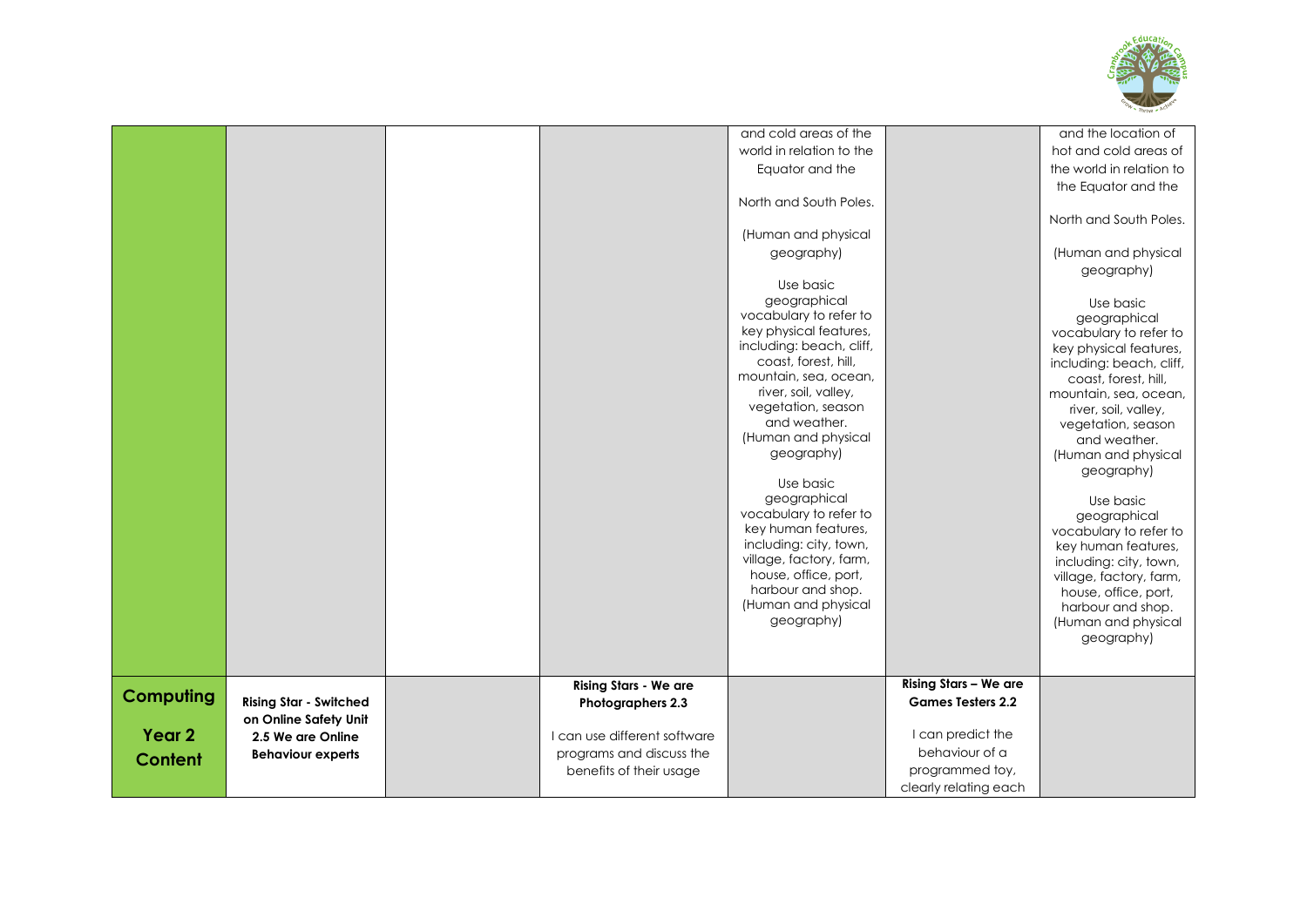

|                   | I know I need to keep |                           | (Using Computers)          |                           | action to part of an  |                                             |
|-------------------|-----------------------|---------------------------|----------------------------|---------------------------|-----------------------|---------------------------------------------|
|                   | my personal           |                           |                            |                           | algorithm (Coding)    |                                             |
|                   | information private   |                           | I can find, open, edit and |                           |                       |                                             |
|                   |                       |                           | save files I am working on |                           | I can create a simple |                                             |
|                   | (e-Safety)            |                           |                            |                           | program to perform a  |                                             |
|                   |                       |                           | (Using Computers)          |                           | task                  |                                             |
|                   | I can recognise how   |                           |                            |                           |                       |                                             |
|                   | others use technology |                           |                            |                           | (Coding)              |                                             |
|                   | outside of school     |                           |                            |                           | I can create and      |                                             |
|                   | (Computers)           |                           |                            |                           | debug simple          |                                             |
|                   |                       |                           |                            |                           | programs (Coding)     |                                             |
|                   |                       |                           |                            |                           |                       |                                             |
|                   |                       |                           |                            |                           | I can find and fix    |                                             |
|                   |                       |                           |                            |                           | simple bugs in        |                                             |
|                   |                       |                           |                            |                           | programs              |                                             |
|                   |                       |                           |                            |                           |                       |                                             |
|                   |                       |                           |                            |                           | (Coding)              |                                             |
|                   |                       |                           |                            |                           | I can understand that |                                             |
|                   |                       |                           |                            |                           | programs run by       |                                             |
|                   |                       |                           |                            |                           | following clear       |                                             |
|                   |                       |                           |                            |                           | instructions          |                                             |
|                   |                       |                           |                            |                           |                       |                                             |
|                   |                       |                           |                            |                           | (Coding)              |                                             |
|                   |                       |                           |                            |                           |                       |                                             |
|                   |                       |                           |                            |                           |                       |                                             |
|                   |                       | Creating a Lever          |                            | Designing and             |                       |                                             |
|                   |                       | <b>Based 3D Christmas</b> |                            | <b>Creating a Vehicle</b> |                       | Create a Wind                               |
| <b>Design</b>     |                       |                           |                            | <b>Using Cardboard</b>    |                       | <b>Powered Vehicle to</b>                   |
| <b>Technology</b> |                       | Card                      |                            | and Axels                 |                       | Race                                        |
|                   |                       | Ask simple questions      |                            |                           |                       |                                             |
| Topic -           |                       | about existing            |                            | Design purposeful,        |                       | Design purposeful,                          |
| <b>Linked</b>     |                       | products and those        |                            | functional, appealing     |                       | functional, appealing                       |
|                   |                       | that he/she has           |                            | products for              |                       | products for                                |
|                   |                       | made. (Processes)         |                            | himself/herself and       |                       | himself/herself and<br>other users based on |
|                   |                       |                           |                            | other users based on      |                       |                                             |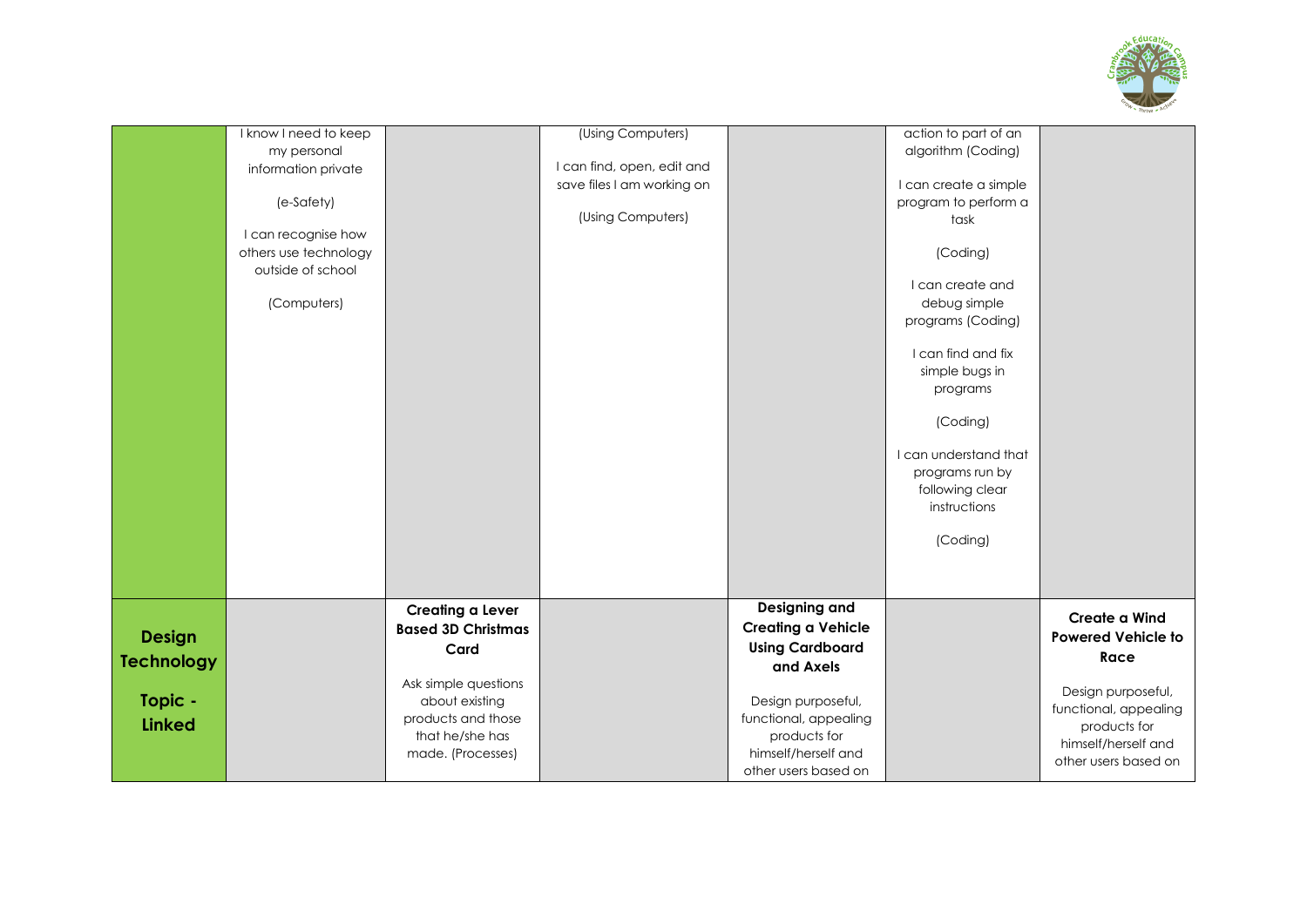

| Create simple designs  | design criteria.        | design criteria.        |
|------------------------|-------------------------|-------------------------|
| for a product.         | (Processes)             | (Processes)             |
| (Processes)            |                         |                         |
|                        | Generate, develop,      | Generate, develop,      |
| Use pictures and       | model and               | model and               |
| words to describe      | communicate his/her     | communicate his/her     |
| what he/she wants to   | ideas through talking,  | ideas through talking,  |
| do. (Processes)        | drawing, templates,     | drawing, templates,     |
|                        | mock-ups and, where     | mock-ups and, where     |
| Select from and use a  | appropriate,            | appropriate,            |
| range of tools and     | information and         | information and         |
| equipment to perform   | communication           | communication           |
| practical tasks e.g.   | technology.             | technology.             |
| cutting, shaping,      | (Processes)             | (Processes)             |
| joining and finishing. |                         |                         |
| (Processes)            | Investigate different   | Investigate different   |
|                        | techniques for          | techniques for          |
| Use a range of simple  | stiffening a variety of | stiffening a variety of |
| tools to cut, join and | materials and explore   | materials and explore   |
| combine materials      | different methods of    | different methods of    |
| and components         | enabling structures to  | enabling structures to  |
| safely. (Processes)    | remain stable.          | remain stable.          |
|                        | (Processes)             | (Processes)             |
| Build structures,      |                         |                         |
| exploring how they     | Explore and use         | Explore and use         |
| can be made            | mechanisms e.g.         | mechanisms e.g.         |
| stronger, stiffer and  | levers, sliders, wheels | levers, sliders, wheels |
| more stable.           | and axles, in his/her   | and axles, in his/her   |
| (Processes)            | products. (Processes)   | products. (Processes)   |
| Use wheels and axles   | Choose appropriate      | Choose appropriate      |
| in a product.          | tools, equipment,       | tools, equipment,       |
| (Processes)            | techniques and          | techniques and          |
|                        | materials from a wide   | materials from a wide   |
|                        | range. (Processes)      | range. (Processes)      |
|                        | Safely measure, mark    | Safely measure, mark    |
|                        | out, cut and shape      | out, cut and shape      |
|                        | materials and           | materials and           |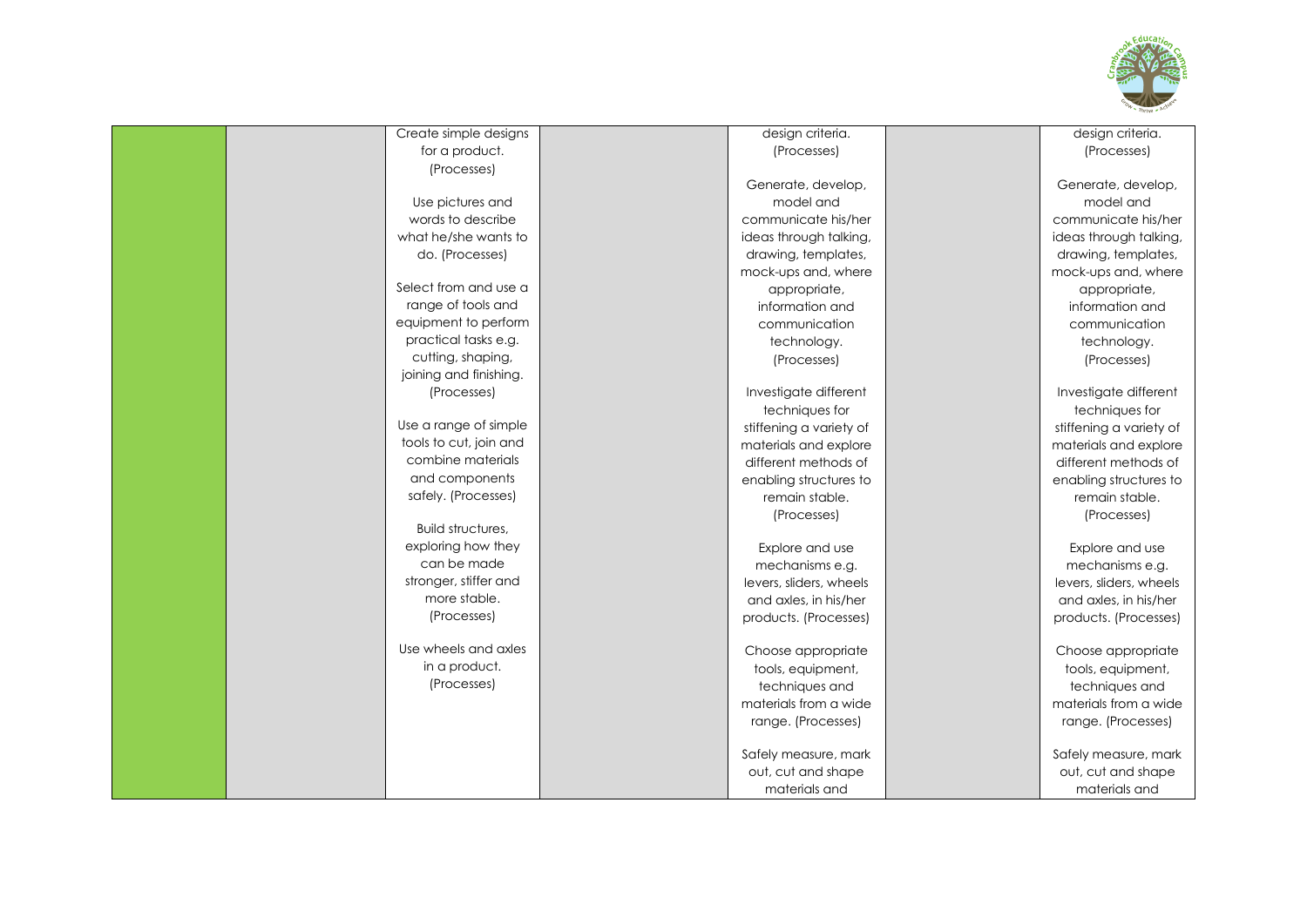

|               |                                           |                                                          | components using a<br>range of tools.<br>(Processes)<br>2 Evaluate and assess<br>existing products and<br>those that he/she has<br>made using a design<br>criteria. (Processes) |                          | components using a<br>range of tools.<br>(Processes)<br>2 Evaluate and assess<br>existing products and<br>those that he/she has<br>made using a design<br>criteria. (Processes) |
|---------------|-------------------------------------------|----------------------------------------------------------|---------------------------------------------------------------------------------------------------------------------------------------------------------------------------------|--------------------------|---------------------------------------------------------------------------------------------------------------------------------------------------------------------------------|
|               | <b>Exploring Ancient</b>                  |                                                          |                                                                                                                                                                                 |                          |                                                                                                                                                                                 |
|               | <b>Egyptian Jewellery</b>                 | <b>Printing William Morris</b>                           |                                                                                                                                                                                 | The Great Fire of        |                                                                                                                                                                                 |
|               | <b>Through Paint and</b>                  | Paper                                                    |                                                                                                                                                                                 | <b>London Landscapes</b> |                                                                                                                                                                                 |
|               | the Work of Paul Klee                     | Use artwork to record ideas.                             |                                                                                                                                                                                 | in Fabric                |                                                                                                                                                                                 |
|               | Use artwork to record                     | observations and                                         |                                                                                                                                                                                 | Use artwork to record    |                                                                                                                                                                                 |
|               | ideas, observations and                   | experiences. Try out                                     |                                                                                                                                                                                 | ideas, observations      |                                                                                                                                                                                 |
|               | experiences. (Learning)                   | different activities and                                 |                                                                                                                                                                                 | and experiences. Try     |                                                                                                                                                                                 |
|               |                                           | make sensible choices                                    |                                                                                                                                                                                 | out different activities |                                                                                                                                                                                 |
|               | Explain what he/she                       | about what to do next.                                   |                                                                                                                                                                                 | and make sensible        |                                                                                                                                                                                 |
|               | likes about the work of                   | (Learning)                                               |                                                                                                                                                                                 | choices about what to    |                                                                                                                                                                                 |
| Art           | others. (Learning)                        |                                                          |                                                                                                                                                                                 | do next. (Learning)      |                                                                                                                                                                                 |
|               |                                           | Give reasons for his/her                                 |                                                                                                                                                                                 | Give reasons for         |                                                                                                                                                                                 |
| Topic -       | Experiment with<br>different materials to | preferences when looking<br>at art/craft or design work. |                                                                                                                                                                                 | his/her preferences      |                                                                                                                                                                                 |
| <b>Linked</b> | design and make                           | (Learning)                                               |                                                                                                                                                                                 | when looking at          |                                                                                                                                                                                 |
|               | products. (Learning)                      |                                                          |                                                                                                                                                                                 | art/craft or design      |                                                                                                                                                                                 |
|               |                                           | Try out different activities                             |                                                                                                                                                                                 | work. (Learning)         |                                                                                                                                                                                 |
|               | Cut, glue and trim                        | and make sensible choices                                |                                                                                                                                                                                 |                          |                                                                                                                                                                                 |
|               | material to create                        | about what to do next.                                   |                                                                                                                                                                                 | Try out different        |                                                                                                                                                                                 |
|               | images from a variety                     | (Learning)                                               |                                                                                                                                                                                 | activities and make      |                                                                                                                                                                                 |
|               | of media e.g.                             |                                                          |                                                                                                                                                                                 | sensible choices about   |                                                                                                                                                                                 |
|               | photocopies, fabric,                      | Know that different artistic                             |                                                                                                                                                                                 | what to do next.         |                                                                                                                                                                                 |
|               | crepe paper,                              | works are made by<br>craftspeople from different         |                                                                                                                                                                                 | (Learning)               |                                                                                                                                                                                 |
|               | magazines.<br>(Techniques)                | cultures and times.                                      |                                                                                                                                                                                 | Develop techniques to    |                                                                                                                                                                                 |
|               |                                           | (Learning)                                               |                                                                                                                                                                                 | join fabrics and apply   |                                                                                                                                                                                 |
|               | Sort, cut and shape                       |                                                          |                                                                                                                                                                                 | decorations such as a    |                                                                                                                                                                                 |
|               | fabrics and experiment                    |                                                          |                                                                                                                                                                                 |                          |                                                                                                                                                                                 |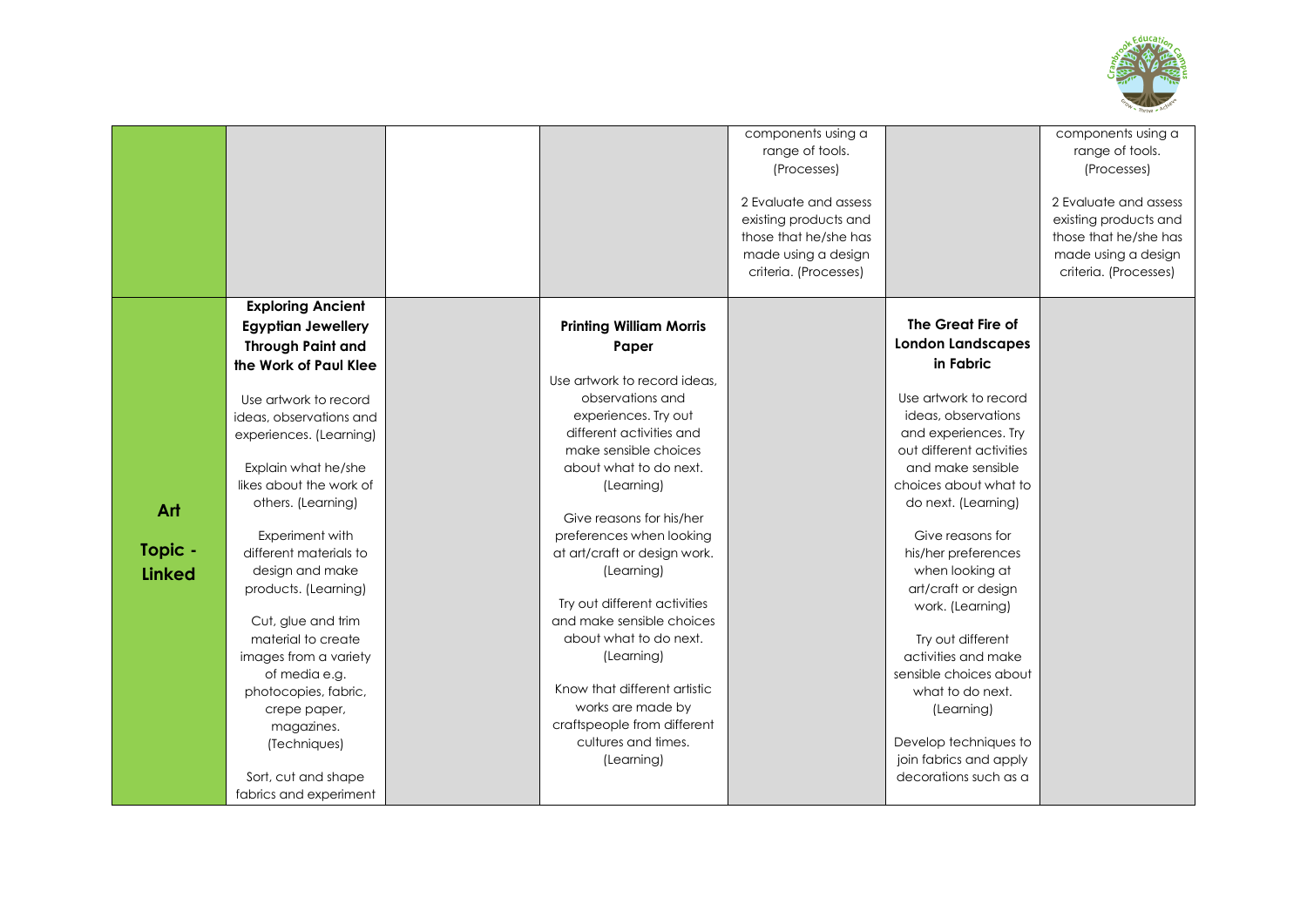

|                                   | with ways of joining<br>them. (Techniques) |                                                                                                                                                                                                                                                                                                                                                                                                                                                                     | Experiment with tones using<br>pencils, chalk or charcoal.<br>(Techniques)<br>Represent things observed,<br>remembered or imagined<br>using colour/tools.<br>(Techniques) |                                                                                                                                                                                                                                                                                                                                                                                                                                                                              | running or over stitch.<br>(Techniques)<br>He/she is able to make<br>textured collages from<br>a variety of media<br>and by folding,<br>crumpling and tearing<br>materials.<br>(Techniques) |                                                                                                                                                                                                                                                                                                                                                                                                                                                                                  |
|-----------------------------------|--------------------------------------------|---------------------------------------------------------------------------------------------------------------------------------------------------------------------------------------------------------------------------------------------------------------------------------------------------------------------------------------------------------------------------------------------------------------------------------------------------------------------|---------------------------------------------------------------------------------------------------------------------------------------------------------------------------|------------------------------------------------------------------------------------------------------------------------------------------------------------------------------------------------------------------------------------------------------------------------------------------------------------------------------------------------------------------------------------------------------------------------------------------------------------------------------|---------------------------------------------------------------------------------------------------------------------------------------------------------------------------------------------|----------------------------------------------------------------------------------------------------------------------------------------------------------------------------------------------------------------------------------------------------------------------------------------------------------------------------------------------------------------------------------------------------------------------------------------------------------------------------------|
| <b>Music</b><br>Topic -<br>linked |                                            | <b>Understanding the</b><br><b>Basics of Pulse and</b><br>Rhythm<br>Listen to music with<br>sustained<br>concentration.<br>Discuss feelings and<br>emotions linked to<br>different pieces of<br>music.<br>Find the pulse whilst<br>listening to music and<br>using movement.<br>Begin to understand<br>that the rhythm is a<br>mixture of long and<br>short sounds that<br>happen over the<br>pulse.<br>Listen to, copy and<br>repeat a simple<br>rhythm or melody. |                                                                                                                                                                           | <b>Creating Rhythmic</b><br><b>Patterns to</b><br><b>Represent Different</b><br>Human<br><b>Environments</b><br>Listen with<br>concentration and<br>understanding to a<br>range of high-quality<br>live and recorded<br>music.<br>Develop an<br>understanding of<br>melody, the words and<br>their importance in the<br>music being listened to<br>Sing a song in two<br>parts.<br>Understand that<br>structure describes<br>how different sections<br>of music are ordered. |                                                                                                                                                                                             | <b>Creating Rhythmic</b><br><b>Patterns to</b><br><b>Represent Different</b><br>Human<br><b>Environments</b><br>Listen with<br>concentration and<br>understanding to a<br>range of high-quality<br>live and recorded<br>music.<br>Develop an<br>understanding of<br>melody, the words<br>and their importance<br>in the music being<br>listened to.<br>Sing a song in two<br>parts.<br>Understand that<br>structure describes<br>how different sections<br>of music are ordered. |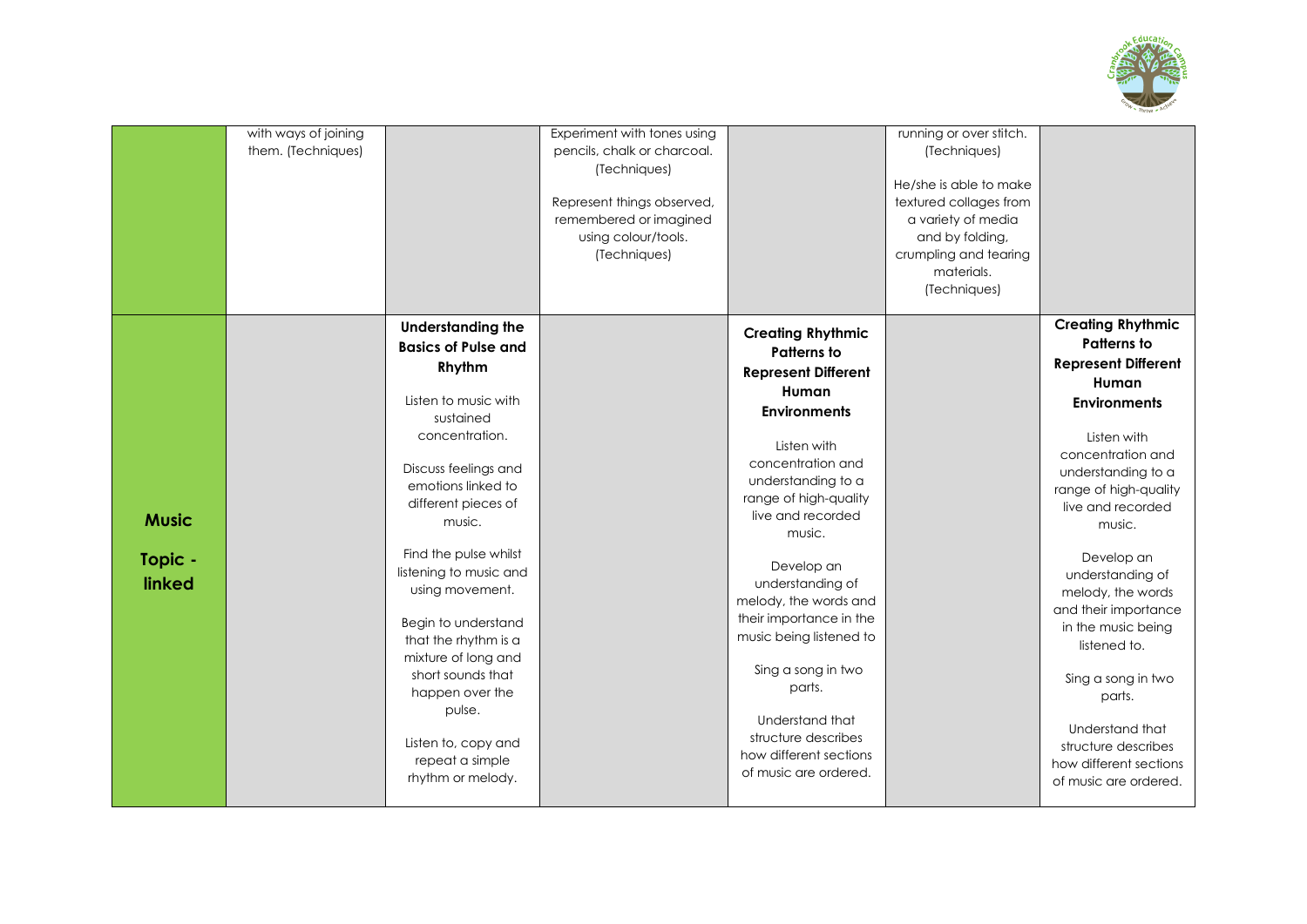

|                                                     |                                                                                                                                                                                                                                                                                                                                                                                                                                                                                                                                                                                                        | Understand that<br>tempo describes how<br>fast or slow the music<br>is.                                                                                                                                                                                                                                                                                                                                                                                                                                                                                          |                                                                                                                                                                                                                                                                                                                                                                                                                                                                                                                                                                                                                                                                               | Understand that<br>texture describes the<br>layers within the music.<br>Use his/her voice<br>expressively and<br>creatively by singing<br>songs and speaking<br>chants and rhymes<br>with growing<br>confidence.                                                                                                                                                                                                                                                                                                                                                                                             |                                                                                                                                                                                                                                                                                                                                                                                                                                                                                                                                                                                                  | Understand that<br>texture describes the<br>layers within the music.<br>Use his/her voice<br>expressively and<br>creatively by singing<br>songs and speaking<br>chants and rhymes<br>with growing<br>confidence. |
|-----------------------------------------------------|--------------------------------------------------------------------------------------------------------------------------------------------------------------------------------------------------------------------------------------------------------------------------------------------------------------------------------------------------------------------------------------------------------------------------------------------------------------------------------------------------------------------------------------------------------------------------------------------------------|------------------------------------------------------------------------------------------------------------------------------------------------------------------------------------------------------------------------------------------------------------------------------------------------------------------------------------------------------------------------------------------------------------------------------------------------------------------------------------------------------------------------------------------------------------------|-------------------------------------------------------------------------------------------------------------------------------------------------------------------------------------------------------------------------------------------------------------------------------------------------------------------------------------------------------------------------------------------------------------------------------------------------------------------------------------------------------------------------------------------------------------------------------------------------------------------------------------------------------------------------------|--------------------------------------------------------------------------------------------------------------------------------------------------------------------------------------------------------------------------------------------------------------------------------------------------------------------------------------------------------------------------------------------------------------------------------------------------------------------------------------------------------------------------------------------------------------------------------------------------------------|--------------------------------------------------------------------------------------------------------------------------------------------------------------------------------------------------------------------------------------------------------------------------------------------------------------------------------------------------------------------------------------------------------------------------------------------------------------------------------------------------------------------------------------------------------------------------------------------------|------------------------------------------------------------------------------------------------------------------------------------------------------------------------------------------------------------------|
| <b>PSHE and</b><br><b>SMSC</b><br><b>Y1 Content</b> | Me and My<br><b>Relationships</b><br>How they can<br>contribute to the life of<br>the classroom and<br>school.<br>To help construct, and<br>agree to follow group,<br>class and school rules,<br>and to understand how<br>these rules help them.<br>To communicate their<br>feelings to others, to<br>recognise how others<br>show feelings and how<br>to respond<br>About good and not so<br>good feelings, a<br>vocabulary to describe<br>their feelings to others<br>and simple strategies<br>for managing feelings.<br>About people who look<br>after them, their family<br>networks, who to go to | <b>Valuing Difference</b><br>To identify and<br>respect the<br>differences and<br>similarities between<br>people.<br>To recognise different<br>types of teasing and<br>bullying; to<br>understand that these<br>are wrong and<br>unacceptable.<br>To recognise that they<br>share a responsibility<br>for keeping<br>themselves and others<br>safe, when to say,<br>'Yes', 'No', 'I'll ask' and<br>'I'll tell', including<br>knowing that they do<br>not need to keep<br>secrets.<br>To help construct, and<br>agree to follow group,<br>class and school rules, | <b>Keeping Myself Safe</b><br>What constitutes, and how<br>to maintain, a healthy<br>lifestyle including the<br>benefits of physical activity,<br>rest, healthy eating and<br>dental health.<br>What constitutes, and how<br>to maintain, a healthy<br>lifestyle including the<br>benefits of physical activity,<br>rest, healthy eating and<br>dental health.<br>Rules for and ways of<br>keeping physically and<br>emotionally safe including<br>responsible ICT use and<br>online safety, road safety,<br>cycle safety and safety in<br>the environment, rail, water<br>and fire safety.<br>About people who look<br>after them, their family<br>networks, who to go to if | <b>Rights and</b><br><b>Responsibilities</b><br>The importance of and<br>how to maintain<br>personal hygiene.<br>What improves and<br>harms their local,<br>natural and built<br>environments and<br>develop strategies and<br>skills needed to care<br>for these (including<br>conserving energy).<br>That people and other<br>living things have rights<br>and that everyone has<br>responsibilities to<br>protect those rights<br>(including protecting<br>others' bodies and<br>feelings; being able to<br>take turns, share and<br>understand the need<br>to return things that<br>have been borrowed). | <b>Being My Best</b><br>What constitutes, and<br>how to maintain, a<br>healthy lifestyle<br>including the benefits<br>of physical activity,<br>rest, healthy eating<br>and dental health.<br>To recognise what<br>they like and dislike,<br>how to make real.<br>informed choices that<br>improve their physical<br>and emotional health,<br>to recognise that<br>choices can have<br>good and not so good<br>consequences.<br>What constitutes, and<br>how to maintain, a<br>healthy lifestyle<br>including the benefits<br>of physical activity,<br>rest, healthy eating<br>and dental health. | <b>Growing and</b><br>Changing<br>Y1-Y1 Content<br>Y2-Y2 Content<br>See Scarf.                                                                                                                                   |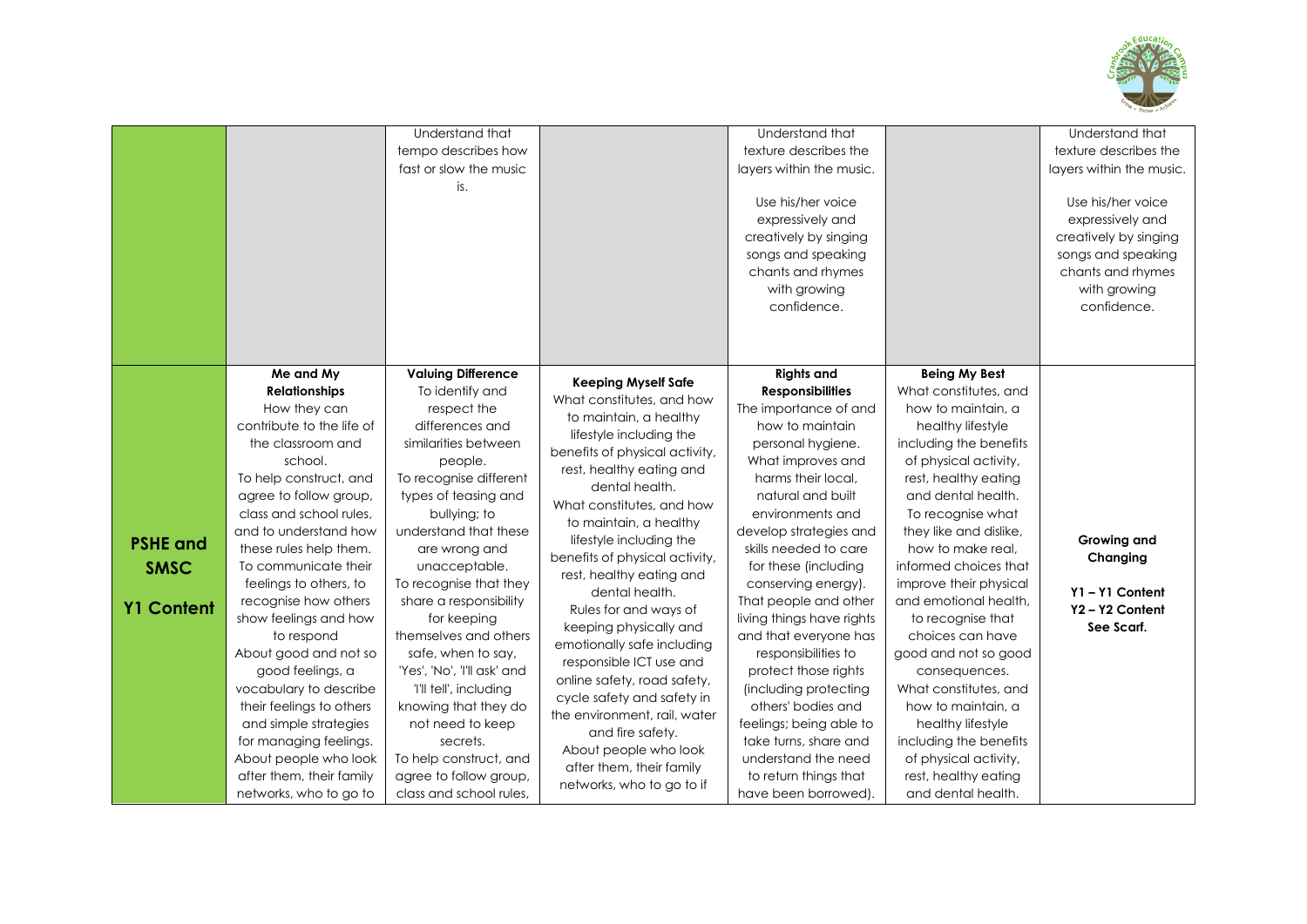

| if they are worried and         | and to understand         | they are worried and how        | That money comes       | How some diseases       |  |
|---------------------------------|---------------------------|---------------------------------|------------------------|-------------------------|--|
| how to attract their            | how these rules help      | to attract their attention.     | from different sources | are spread and can      |  |
| attention.                      | them.                     | About the ways that pupils      | and can be used for    | be controlled; the      |  |
| To recognise that they          | To identify their special | can help the people who         | different purposes,    | responsibilities they   |  |
| share a responsibility for      | people (family, friends,  | look after them to more         | including the concepts | have for their own      |  |
| keeping themselves              | carers), what makes       | easily protect them.            | of spending and        | health and that of      |  |
| and others safe, when           | them special and how      | To recognise that they share    | saving.                | others; to develop      |  |
| to say, 'Yes', 'No', 'I'll ask' | special people should     | a responsibility for keeping    | About the role money   | simple skills to help   |  |
| and 'I'll tell', including      | care for one another.     | themselves and others safe,     | plays in their lives   | prevent diseases        |  |
| knowing that they do            | To recognise what is      | when to say, 'Yes', 'No', 'I'll | including how to keep  | spreading.              |  |
| not need to keep                | fair and unfair, kind     | ask' and 'I'll tell', including | it safe, choices about | To think about          |  |
| secrets.                        | and unkind, what is       | knowing that they do not        | spending or saving     | themselves, to learn    |  |
| About good and not so           | right and wrong.          | need to keep secrets.           | money and what         | from their experiences, |  |
| good feelings, a                |                           | About change and loss and       | influences those       | to recognise and        |  |
| vocabulary to describe          |                           | the associated feelings         | choices.               | celebrate their         |  |
| their feelings to others        |                           | (including moving home,         |                        | strengths and set       |  |
| and simple strategies           |                           | losing toys, pets or friends).  |                        | simple but challenging  |  |
| for managing feelings.          |                           | That household products,        |                        | goals.                  |  |
| To communicate their            |                           | including medicines, can        |                        | To offer constructive   |  |
| feelings to others, to          |                           | be harmful if not used          |                        | support and feedback    |  |
| recognise how others            |                           | properly.                       |                        | to others.              |  |
| show feelings and how           |                           | To judge what kind of           |                        | To recognise how their  |  |
| to respond.                     |                           | physical contact is             |                        | behaviour affects       |  |
| That people's bodies            |                           | acceptable, comfortable,        |                        | other people            |  |
| and feelings can be             |                           | unacceptable and                |                        |                         |  |
| hurt (including what            |                           | uncomfortable and how to        |                        |                         |  |
| makes them feel                 |                           | respond (including who to       |                        |                         |  |
| comfortable and                 |                           | tell and how to tell them).     |                        |                         |  |
| uncomfortable).                 |                           |                                 |                        |                         |  |
| That they belong to             |                           |                                 |                        |                         |  |
| various groups and              |                           |                                 |                        |                         |  |
| communities such as             |                           |                                 |                        |                         |  |
| family and school.              |                           |                                 |                        |                         |  |
| To recognise when               |                           |                                 |                        |                         |  |
| people are being                |                           |                                 |                        |                         |  |
| unkind either to them           |                           |                                 |                        |                         |  |
| or others, how to               |                           |                                 |                        |                         |  |
| respond, who to tell            |                           |                                 |                        |                         |  |
| and what to say.                |                           |                                 |                        |                         |  |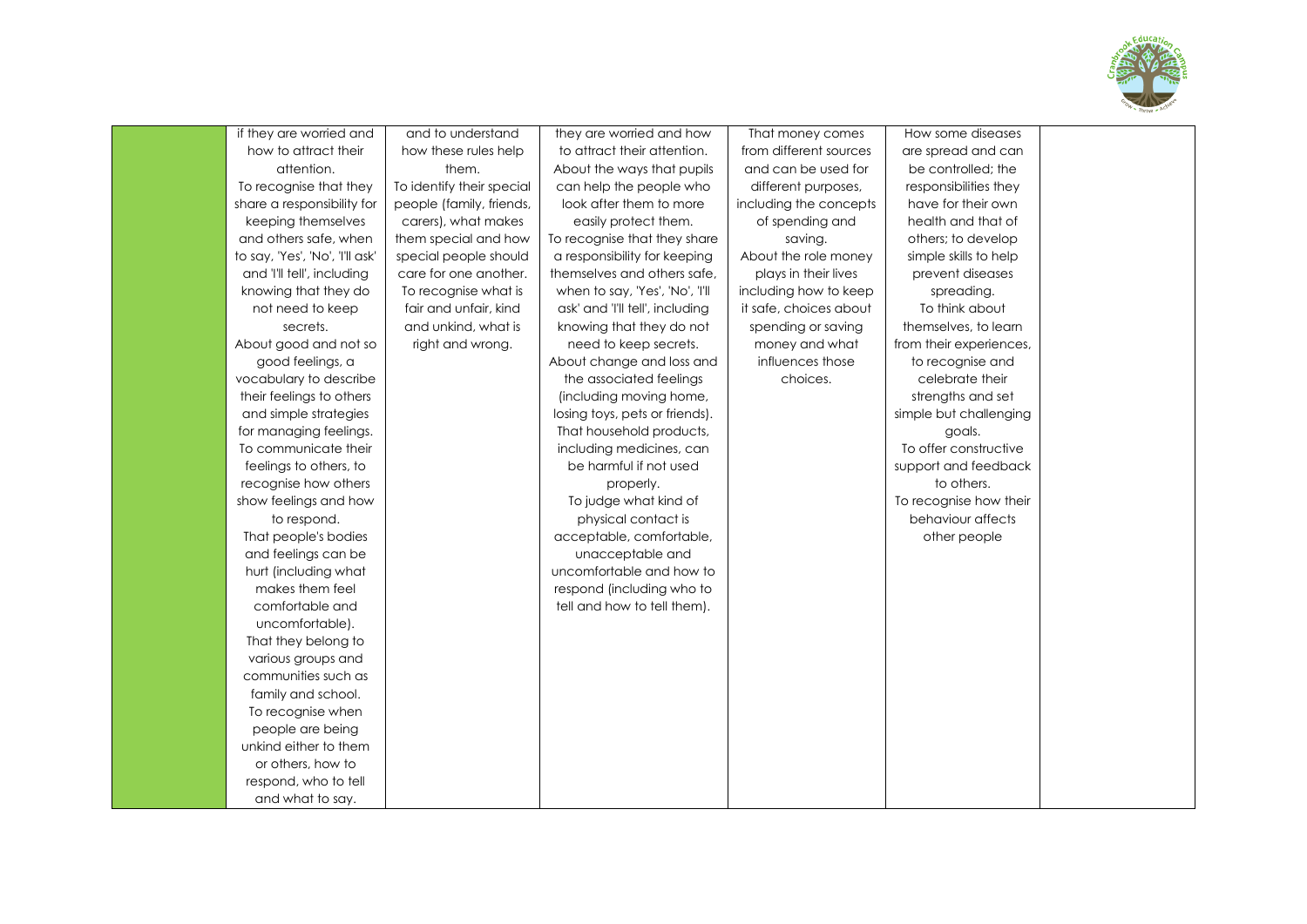

| <b>RE</b><br><b>Y1 Content</b> | To listen to other<br>people, and play and<br>work cooperatively<br>(including strategies to<br>resolve simple<br>arguments through<br>negotiation).<br><b>What do Christians</b><br>believe God is like?<br>I can identify a<br>parable.<br>I can explore the Story<br>of the Lost Son.<br>I can discuss the Story<br>of the Lost Son means<br>to Christians.<br>I can explain how<br>Christians show their<br>belief in God.<br>I can explain how<br>Christians put their<br>beliefs into practise.<br>can write about what I<br>have learnt from the<br>Story of the Lost Son. | <b>Why does Christmas</b><br>matter to Christians?<br>I can recognise that<br>Jesus is believed to be<br>God on Earth.<br>I can recognise the<br>importance of baby<br>Jesus.<br>I can retell the Nativity<br>story.<br>I can explain why<br>Christmas is important<br>for Christians.<br>I can define what<br>'advent' means.<br>I can compare<br>religious and non-<br>religious views about<br>Christmas. | Who do Christians say made<br>the world?<br>I can listen to the story of<br>creation from Genesis.<br>I can retell the story of<br>creation from Genesis.<br>I can identify how to show<br>gratitude.<br>I can identify ways that<br>Christians show gratitude.<br>I can ask questions about<br>Creation.<br>I can explain what I have<br>learnt from Genesis. | What is the 'good<br>news' Christians<br>believe Jesus brings?<br>I can discuss the 12<br>disciples.<br>I can identify how<br>Jesus teaches us about<br>forgiveness.<br>I can identify how<br>Jesus teaches us about<br>peace.<br>I can identify ways that<br>Christians bring Jesus'<br>good news to others.<br>I can identify ways that<br>Christians say sorry to<br>God.<br>I can explain what I<br>have learnt from the<br>Gospel of Jesus. | Why does Easter<br>matter to Christians?<br>I can listen to and<br>discuss the story of<br>Holy Week.<br>I can participate in an<br>Easter Labyrinth.<br>I can discuss the<br>emotions of Jesus'<br>followers.<br>I can define the term<br>resurrection.<br>I can talk about how<br>Holy Week is<br>celebrated.<br>I can reflect on the<br>way the story changes<br>from sadness to<br>happiness. | Who is a Muslim and<br>how do they live?<br>I can state what a<br>Muslim is.<br>I can explore the<br>name of the pillars of<br>Islam.<br>I can explain the Salah<br>Pillar and what it<br>means.<br>I can explain the Zakat<br>Pillar and what it<br>means.<br>I can explain the<br>Sawm Pillar and what<br>it means.<br>I can explain the Hajj<br>Pillar and what it<br>means. |
|--------------------------------|-----------------------------------------------------------------------------------------------------------------------------------------------------------------------------------------------------------------------------------------------------------------------------------------------------------------------------------------------------------------------------------------------------------------------------------------------------------------------------------------------------------------------------------------------------------------------------------|--------------------------------------------------------------------------------------------------------------------------------------------------------------------------------------------------------------------------------------------------------------------------------------------------------------------------------------------------------------------------------------------------------------|----------------------------------------------------------------------------------------------------------------------------------------------------------------------------------------------------------------------------------------------------------------------------------------------------------------------------------------------------------------|--------------------------------------------------------------------------------------------------------------------------------------------------------------------------------------------------------------------------------------------------------------------------------------------------------------------------------------------------------------------------------------------------------------------------------------------------|---------------------------------------------------------------------------------------------------------------------------------------------------------------------------------------------------------------------------------------------------------------------------------------------------------------------------------------------------------------------------------------------------|---------------------------------------------------------------------------------------------------------------------------------------------------------------------------------------------------------------------------------------------------------------------------------------------------------------------------------------------------------------------------------|
|                                |                                                                                                                                                                                                                                                                                                                                                                                                                                                                                                                                                                                   |                                                                                                                                                                                                                                                                                                                                                                                                              |                                                                                                                                                                                                                                                                                                                                                                |                                                                                                                                                                                                                                                                                                                                                                                                                                                  |                                                                                                                                                                                                                                                                                                                                                                                                   |                                                                                                                                                                                                                                                                                                                                                                                 |
| PE                             | Multi Skills: Agility and<br>Coordination                                                                                                                                                                                                                                                                                                                                                                                                                                                                                                                                         | Multi Skills:<br><b>Coordination with</b><br><b>Equipment and Agility</b><br><b>Reaction/Response</b>                                                                                                                                                                                                                                                                                                        | <b>Dance</b><br>Compare his/her<br>performance with others.                                                                                                                                                                                                                                                                                                    | <b>Gymnastics</b><br>Jump for distance<br>controlling the landing.                                                                                                                                                                                                                                                                                                                                                                               | <b>Team Games</b><br>Understand that<br>determination and<br>perseverance are                                                                                                                                                                                                                                                                                                                     | <b>Athletics</b><br>Run at speed over a<br>distance. (Acquiring<br>and developing skills)                                                                                                                                                                                                                                                                                       |